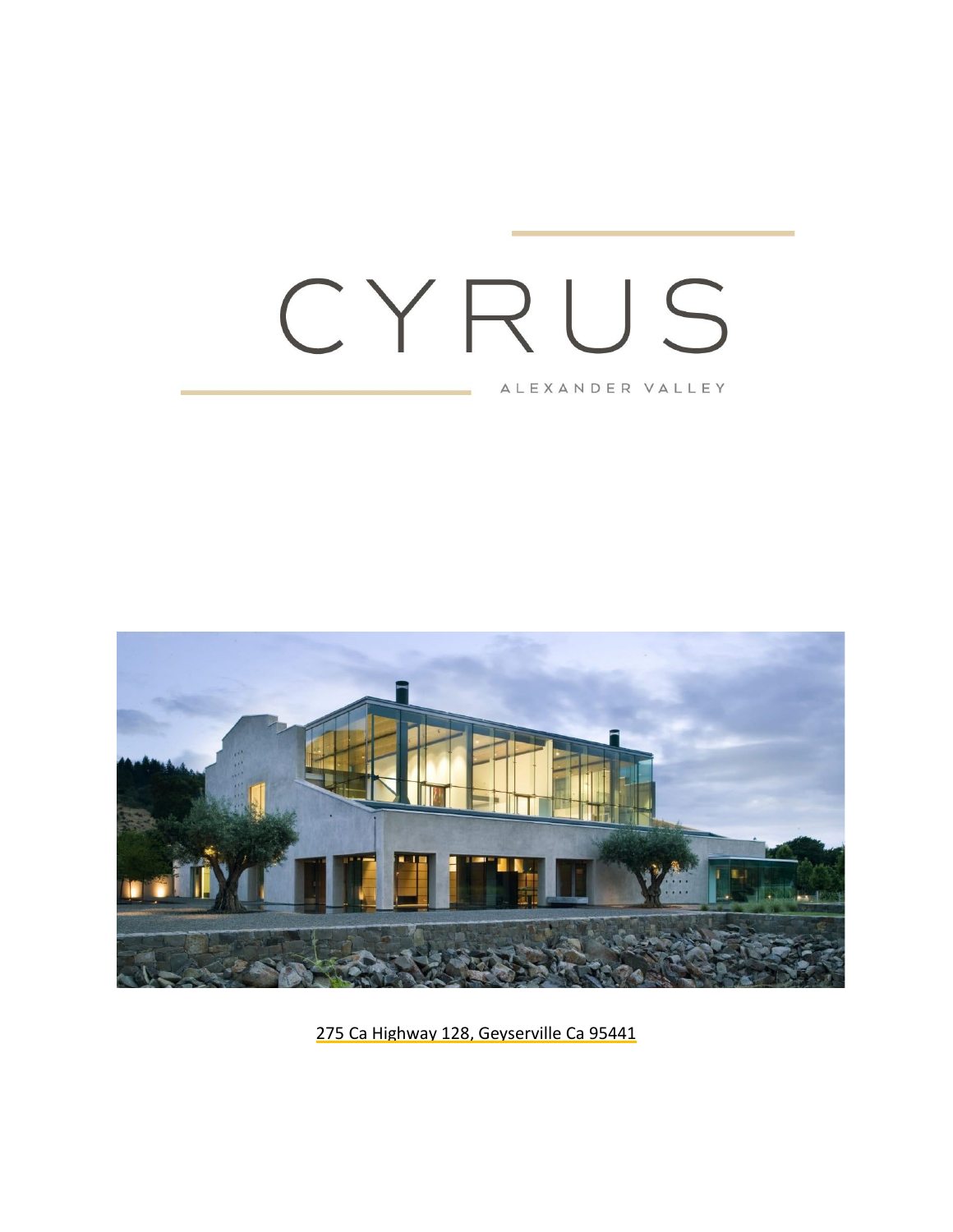

#### Fact Sheet

| <b>ADDRESS:</b>            | 275 Hwy 128<br>Geyserville, CA 95441                                                                                                                                                                                            |
|----------------------------|---------------------------------------------------------------------------------------------------------------------------------------------------------------------------------------------------------------------------------|
| <b>WEBSITE:</b>            | www.cyrusrestaurant.com                                                                                                                                                                                                         |
| <b>OPENING DATE:</b>       | Projected- August 2022                                                                                                                                                                                                          |
| <b>CONCEPT:</b>            | Experience a Dining Journey floating above the vines, as guests move through four rooms during the evening's<br>meal                                                                                                            |
|                            | MAITRE D' / OWNER: Nick Peyton<br>CHEF / OWNER: Douglas Keane                                                                                                                                                                   |
|                            | CHEF / PARTNER: Drew Glassell                                                                                                                                                                                                   |
|                            | EVENT SALES DIRECTOR: Amber Keneally - amber@cyrusrestaurant.com                                                                                                                                                                |
| <b>CUISINE:</b>            | California - Highly Seasonal, Asian Influence                                                                                                                                                                                   |
| <b>BEVERAGE:</b>           | Global wine selections, extensive in Sonoma County and Burgundy.<br>Full Liquor license. Martini and Champagne Cart in Bubbles Lounge                                                                                           |
| <b>DESIGN:</b>             | Clean, modern design leveraging the breathtaking vineyard views<br>Architects-Tom Kundig, Mark Olthoff, Gus Lynch (Olson Kundig)<br>Landscape Design- Andie Cochran (ACLA).                                                     |
| <b>HOURS OF OPERATION:</b> | 5:30-10:00 pm (Closed on Tuesday and Wednesday)                                                                                                                                                                                 |
| PRICING:                   | Dining Journey - \$295                                                                                                                                                                                                          |
| <b>RESERVATIONS:</b>       | Required for the Dining Journey via TOCK (projected start July 2022)<br>Bubbles Lounge is available for Walk-Ins                                                                                                                |
| CAPACITY:                  | Seatings 6, 7 and 8pm accommodating 12 guests for a total of 36 guests each service<br>Bubbles Lounge: 23<br>The Rufina Room: 12 (Private Dining)<br>The Kitchen Table: 12 (Available for Private Lunches)<br>Events: Up to 150 |

FOR MORE INFORMATION, PLEASE EMAIL OR CALL AMBER KENEALLY 707.395.7103 – amber@cyrusrestaurant.com



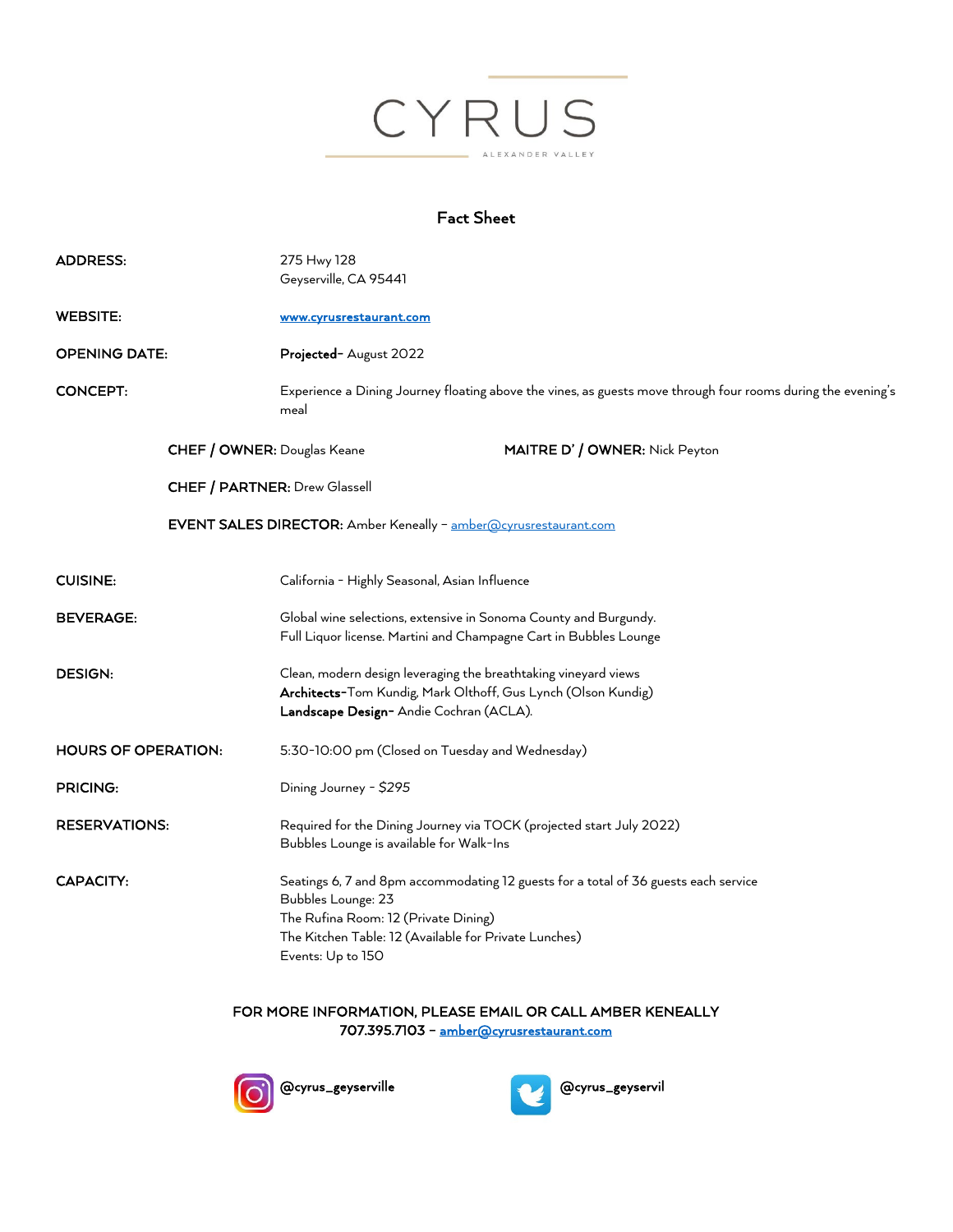#### Private Events

Private dining for 12 to 150 guests

#### THE RUFINA ROOM

Seats up to 12 guests

The one exclusive private space within our restaurant, The Rufina Room, features a custom rectangular stone table, leather chairs, a dedicated sound system and fast data connection.

Starts at \$10,000

#### PRIVATE LUNCHEON

13-50 guests

The entire Cyrus dining room with its sweeping vineyard views is available for a private daytime dining experience. Flexible seating arrangement from one long king's table to individual tables of four to six.

Starts at \$15,000

#### KITCHEN TABLE LUNCH

Up to 12 guests

Twelve luxurious seats surround a U-shaped counter height butcher block table located in the heart of the Cyrus kitchen, offering guests an interactive experience with the Chef and his team as they prepare the meal directly in front of you.

Starts at \$10,000

#### CYRUS EXCLUSIVE

Up to 80 guests

Host a milestone celebration, plan a corporate retreat, or reward your company with a private dining experience for up to 80 guests. Our Tom Kundig designed restaurant was conceived with kinetic walls that allow us to transform the entire space into a single event area. Seating arrangements can be customized to your group - from one long king's table to individual tables of 4-6, and anything in between. Celebrate, Cyrus style

Starts at \$50,000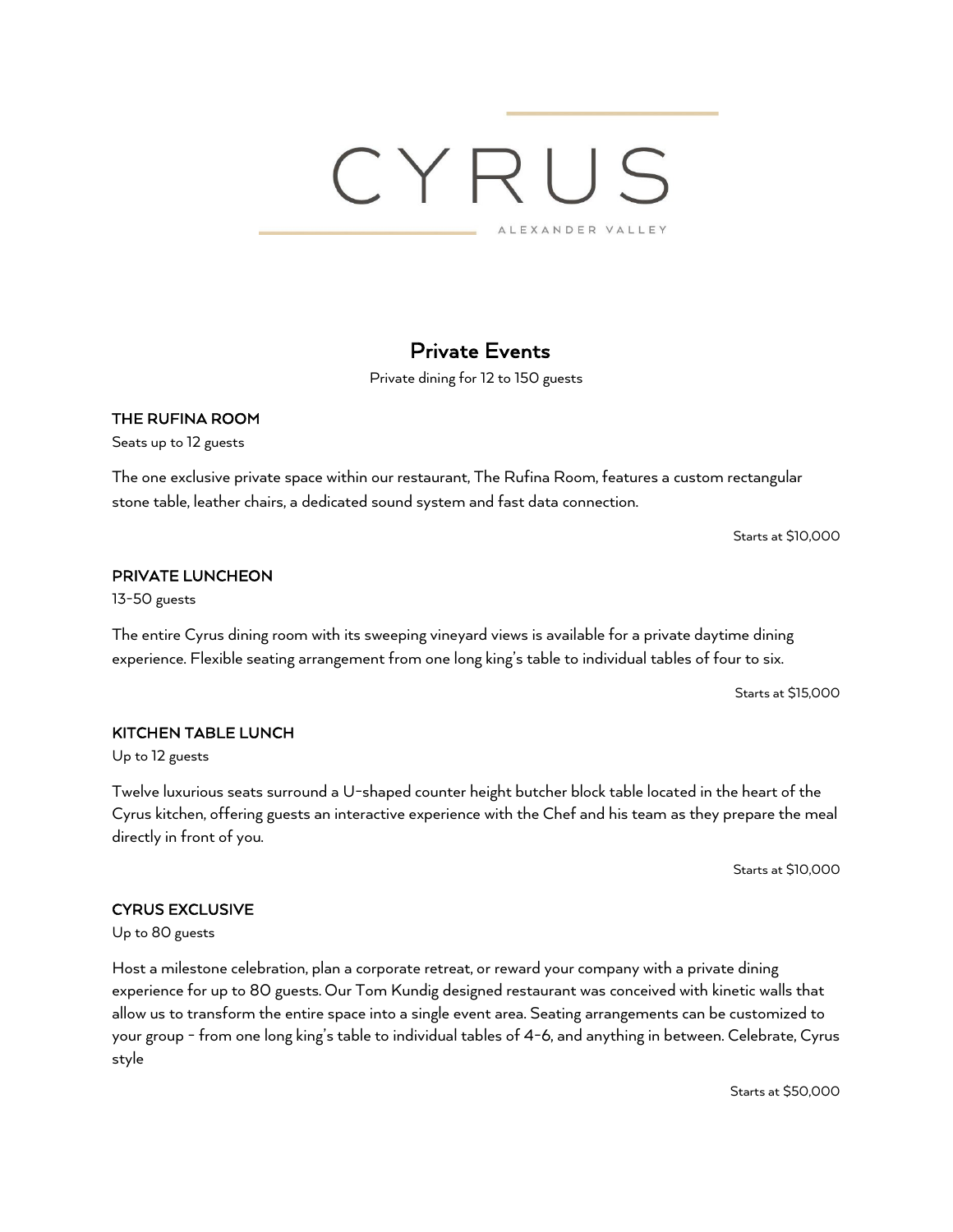#### THE WEDDING

Up to 150 guests

One-hundred-fifty-year-old olive trees stand sentry as you tie the knot in our stone walled ceremony site, floating above the vines of picturesque Alexander Valley. Treat your guests to a once-in-a-lifetime reception with a multi-course dinner by Chef Douglas Keane in our Tom Kundig designed restaurant.

Starts at \$100,000

#### THE CEREMONY

Up to 50 guests

Dry stack stone walls, an aisle framed and canopied by mulberry trees, and panoramic vineyard views form the dream setting for exchanging vows. Host your ceremony floating above the vines of picturesque Alexander Valley before whisking your guests away to their offsite reception.

Starts at \$15,000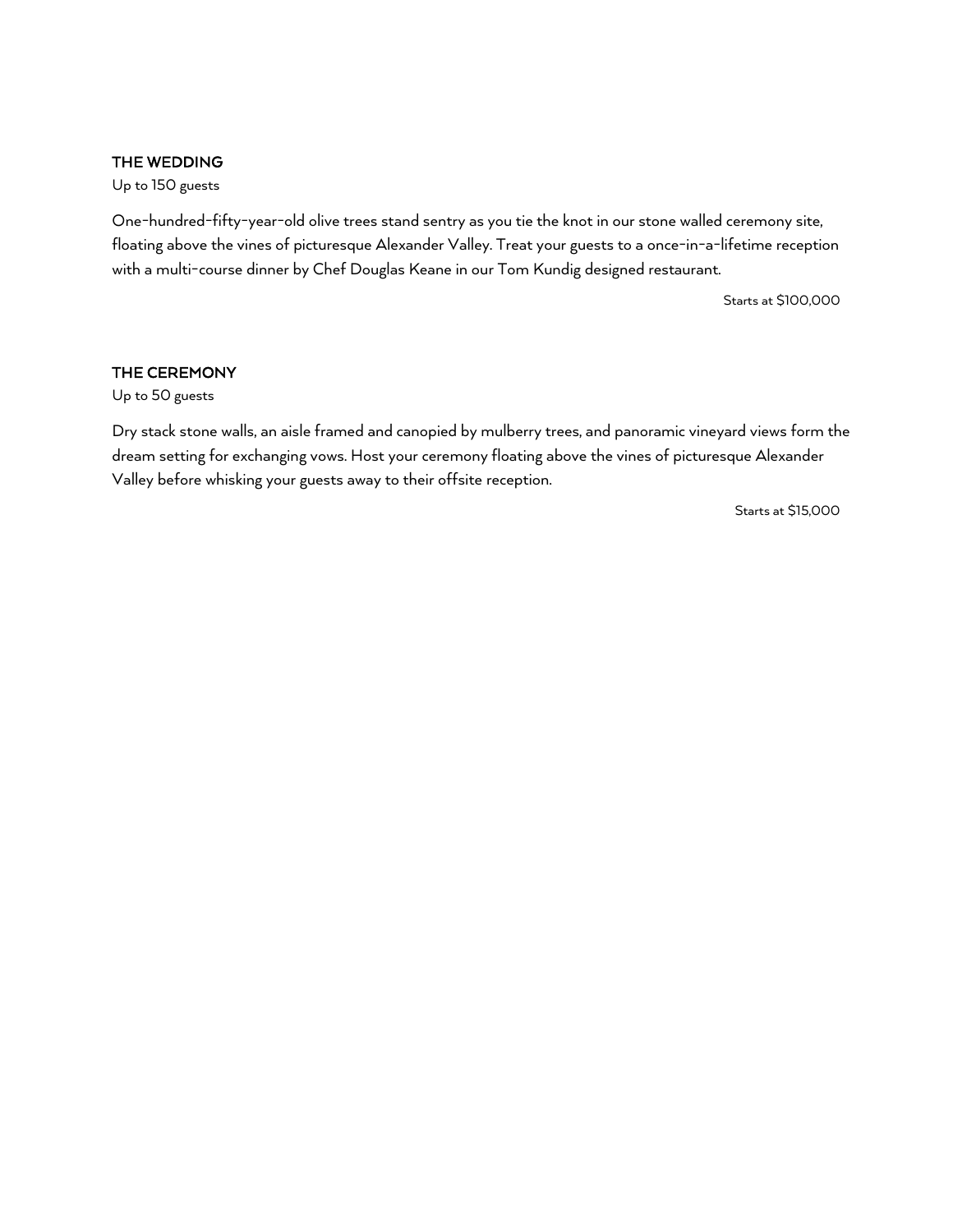#### THE RUFINA ROOM

Seats up to 12 guests

The Rufina Room, our private space named in honor of Cyrus Alexander's wife, features a custom rectangular stone table, leather chairs, a dedicated sound system and fast data connection.

Enjoy the following:

- Welcome Champagne or martinis and canapés in the Bubbles Lounge with outdoor access to our gardens overlooking the vines
- A 5 course Cyrus Tasting Menu
- A custom wine pairing designed by our Sommelier
- A final treat of adult hot chocolate and a visit to the Chocolate Room featuring an 8-foot flowing chocolate wall, resplendent with your custom message or company logo
- A parting gift of house made confections for each guest

Options to customize include:

- Caviar service
- Fresh truffles in season
- Additional courses
- Your wine selections from our extensive cellar
- After dinner Japanese Whisky tasting

Starts at \$10,000 inclusive of service charge and sales tax.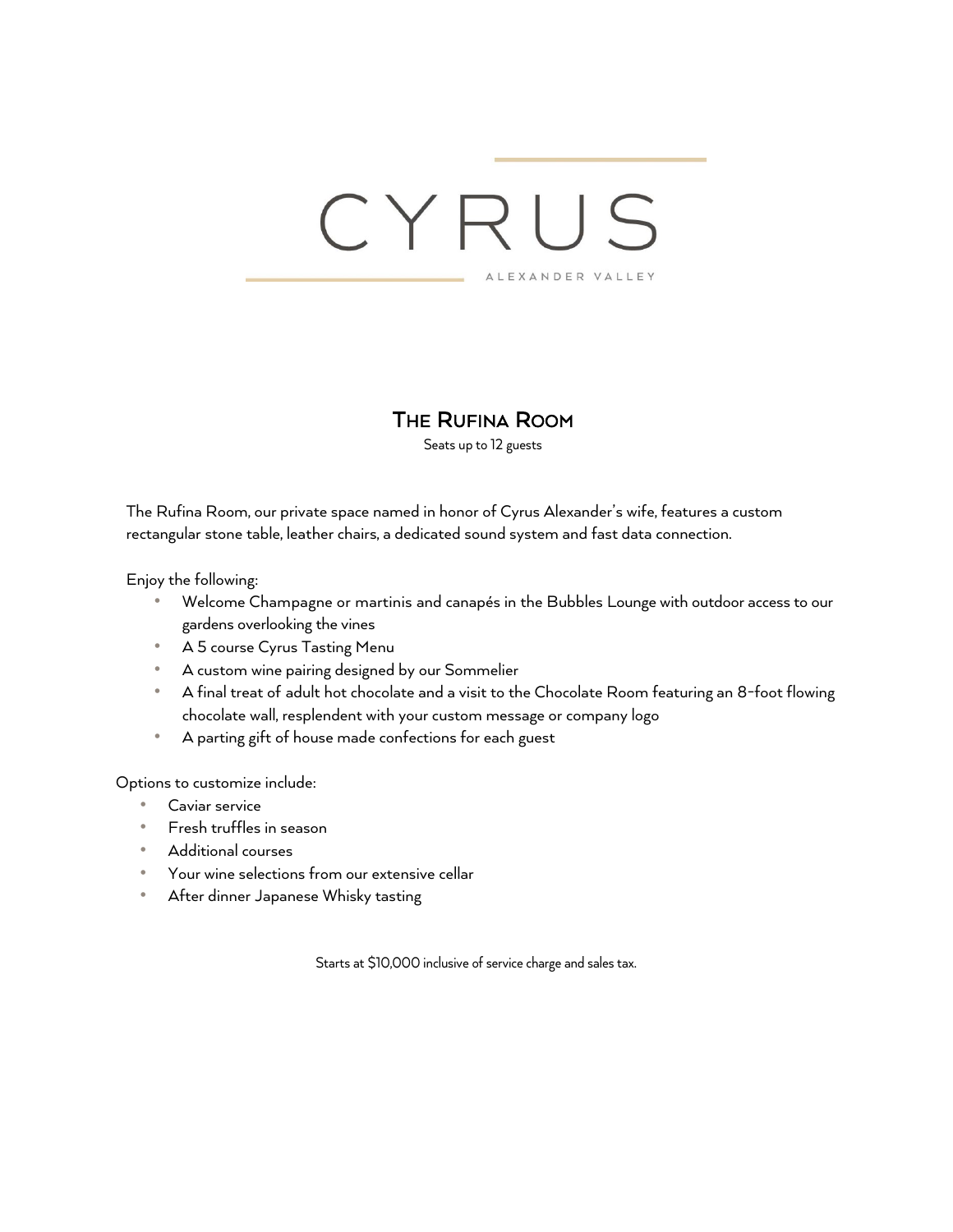### **Kitchen Table Lunch**<br>Private dining for up to 12 guests

A visit to Chef Douglas Keane's Kitchen Table is a favorite part of the Cyrus dining experience on any given night and it is also available as a private lunch experience. Twelve luxurious seats surround a Ushaped butcher block counter located in the heart of the Cyrus kitchen, offering your guests an interactive experience with the Chef and his team as they prepare the meal directly in front of you.

Enjoy the following:

- Welcome Champagne or martinis and canapés in the Bubbles Lounge overlooking the vines with access to our gardens
- Four course Cyrus Tasting Menu
- Custom wine pairing designed by our Sommelier
- A final treat of adult hot chocolate and a visit to the Chocolate Room featuring an 8-foot flowing chocolate wall, resplendent with your custom message or company logo
- Parting gift of house made confections for each guest

Options to customize include:

- Caviar service
- Fresh truffles in season
- Additional courses
- Your wine selections from our extensive cellar

Starts at \$10,000 inclusive of service charge and sales tax.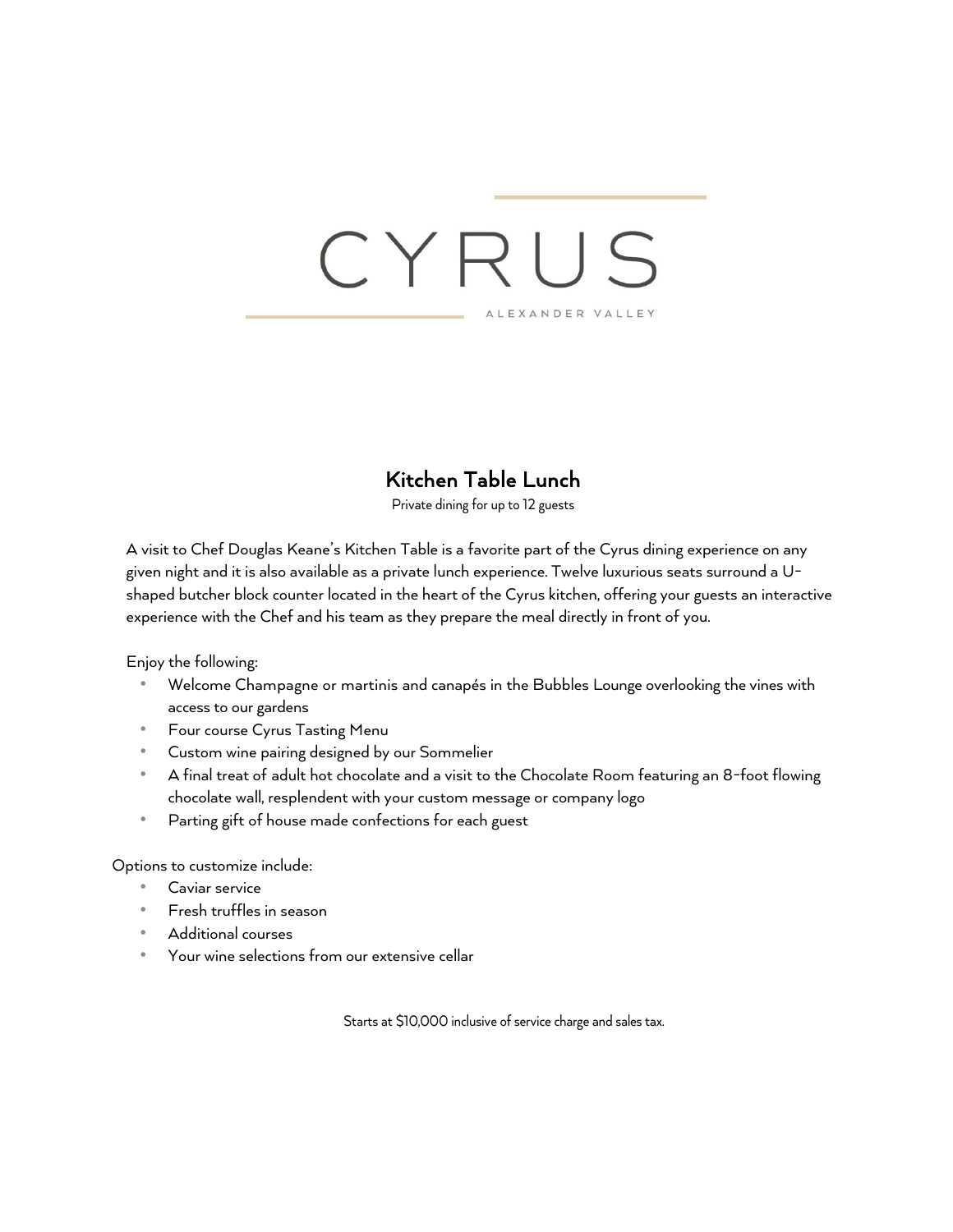### CYRU  $\subseteq$ ALEXANDER VALLEY

#### PRIVATE LUNCHEON

Private dining for 13 to 50 guests

Avail yourself of the expansive Cyrus dining room with its sweeping vineyard views for a private daytime dining experience. Flexible seating arrangement from one long king's table to individual tables of four to six.

- Welcome Champagne or martinis, and canapés in the Bubbles Lounge overlooking the vines with access to our gardens
- Four course Cyrus Tasting Menu
- Custom wine pairing designed by our Sommelier
- Appearances by Chef Douglas Keane, the Sommelier and Maître d' Nick Peyton to describe the dishes and wine pairings
- After lunch visit to our Chocolate Room featuring an 8-foot chocolate wall, resplendent with your custom message or company logo
- A parting gift of house made confections for each guest

Options to customize include:

- Caviar service
- Fresh truffles in season
- Additional courses
- Your wine selections from our extensive cellar

Starts at \$15,000 inclusive of service charge and sales tax.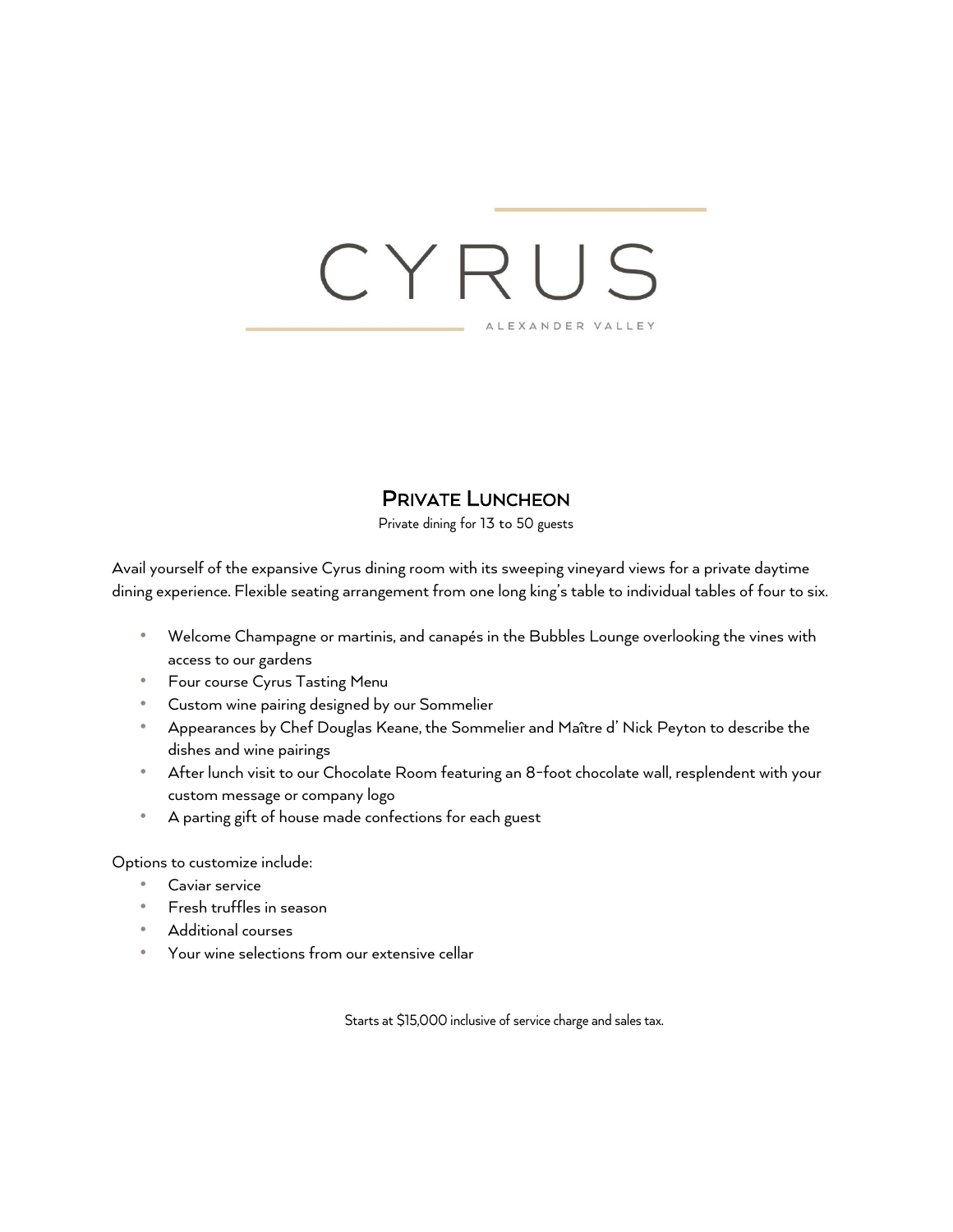**Cyrus Exclusive**<br>Restaurant Buyout – Up to 80 guests

Host a milestone celebration, plan a corporate retreat, or reward your company with a private event for up to 80 guests. Our Tom Kundig designed restaurant was conceived with kinetic walls that allow us to transform the entire space into a single event area. Seating arrangements can be customized to your group - from one long king's table to individual tables of 4-6, and anything in between. Celebrate, Cyrus style.

- Welcome reception with champagne, cocktails, canapés, and vineyard views, inside or out in the Cyrus gardens
- Interact with our Chefs in the Cyrus Kitchen. Enjoy hors d'oeuvre prepared before you around the custom designed Kitchen Table during cocktail hour
- A 5 course Cyrus Tasting Menu
- A custom wine pairing designed by our Sommelier (possibly exploring the treasures of Sonoma County)
- Appearance by Chef Douglas Keane, the Sommelier and Maître d' Nick Peyton to describe the dishes and wine pairings
- After dinner visits to our Chocolate Room, featuring an 8' flowing chocolate wall resplendent with your custom message or company logo
- A parting gift of house made confections for each guest

Options to customize include:

- Caviar service
- Fresh truffles in season
- Additional courses
- Your wine selections from our extensive cellar
- Dessert reception with passed mini sweets
- Post dinner whisky bar
- Valet service required for parties over 50 guests

Starts at \$50,000 inclusive of service charge and sales tax.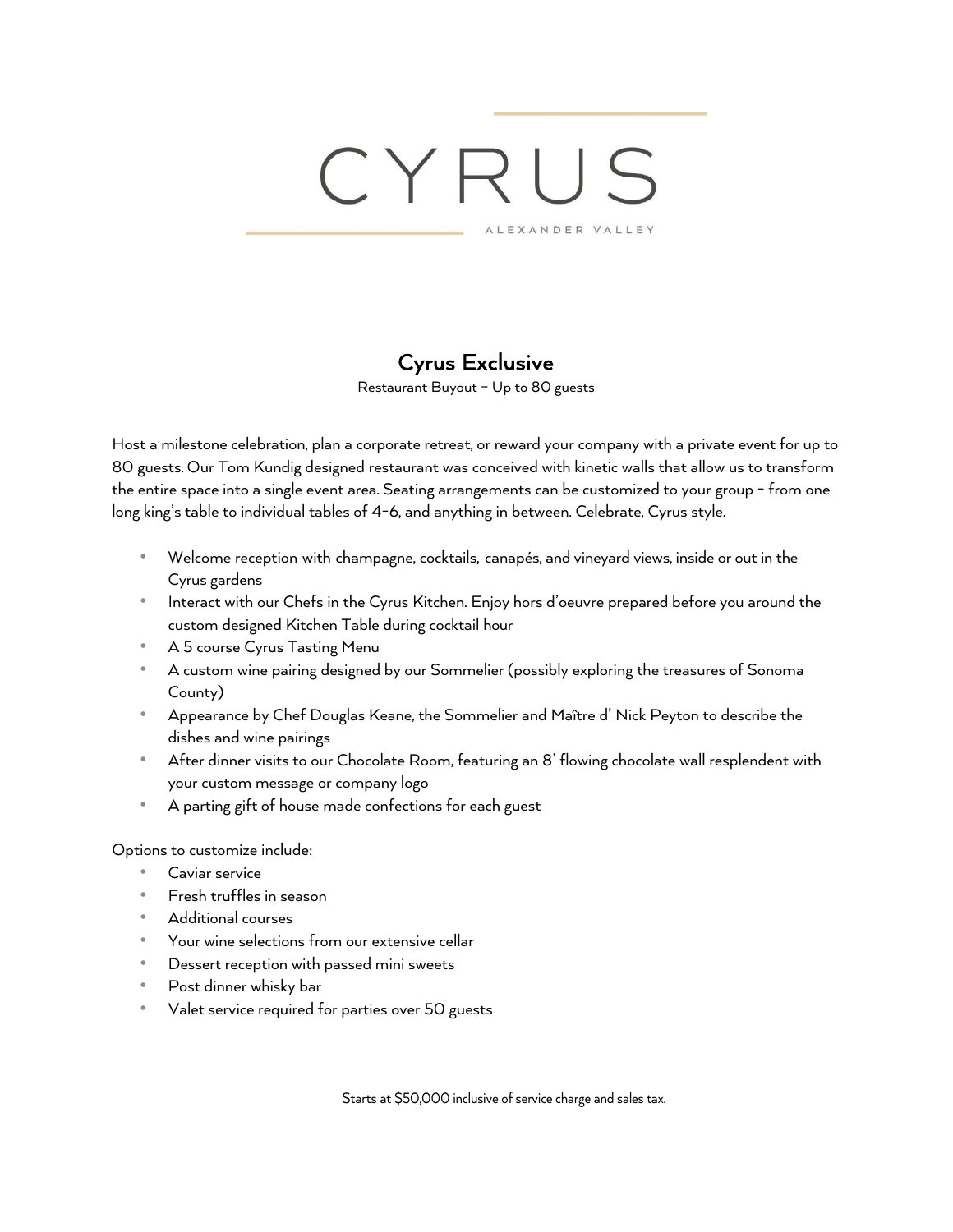### CYRU XANDER VALLEY

#### THE WEDDING

Celebrations for 20 to 80 guests

150-year-old olive trees stand sentry as you tie the knot in our stone walled ceremony site, floating above the vines of picturesque Alexander Valley. Treat your guests to a once-in-a-lifetime reception with a multi-course dinner by Chef Douglas Keane in our Tom Kundig designed restaurant.

The Cyrus Wedding Experience Includes:

#### Welcome Reception

Enjoy pre-ceremony refreshments of Champagne and non-alcoholic thirst quenchers.

#### Ceremony Site

Dry stack stone walls, an aisle framed and canopied by mulberry trees, and panoramic vineyard views form the dream setting for exchanging vows.

#### Cocktail Hour

Rejoice post-ceremony with craft cocktails, classics from the Bubbles Lounge martini cart, and passed hors d'oeuvres that follow our signature "Sweet | Sour | Salty | Bitter | Umami" design.

#### Dinner

A five course Cyrus Tasting Menu at a setting of one or two kings' tables, or individual tables of four to eight

#### Wine

A custom wine pairing designed by our Sommelier

#### Post-Dinner Party

The south end of the dining room becomes the evening's dance floor while guests enjoy a dessert bar and a selection of passed sweet treats. Cap off the evening with an "adult" hot chocolate while you visit the Chocolate Room, which features an 8-foot flowing chocolate wall, resplendent with a glowing custom message of congratulations for the couple.

Options to customize include:

- Caviar service
- Fresh truffles in season
- Additional courses
- Your wine selections from our extensive cellar
- A parting gift of house made confections for each guest
- Post dinner Japanese Whisky tasting

Starts at \$100,000 inclusive of service charge and sales tax.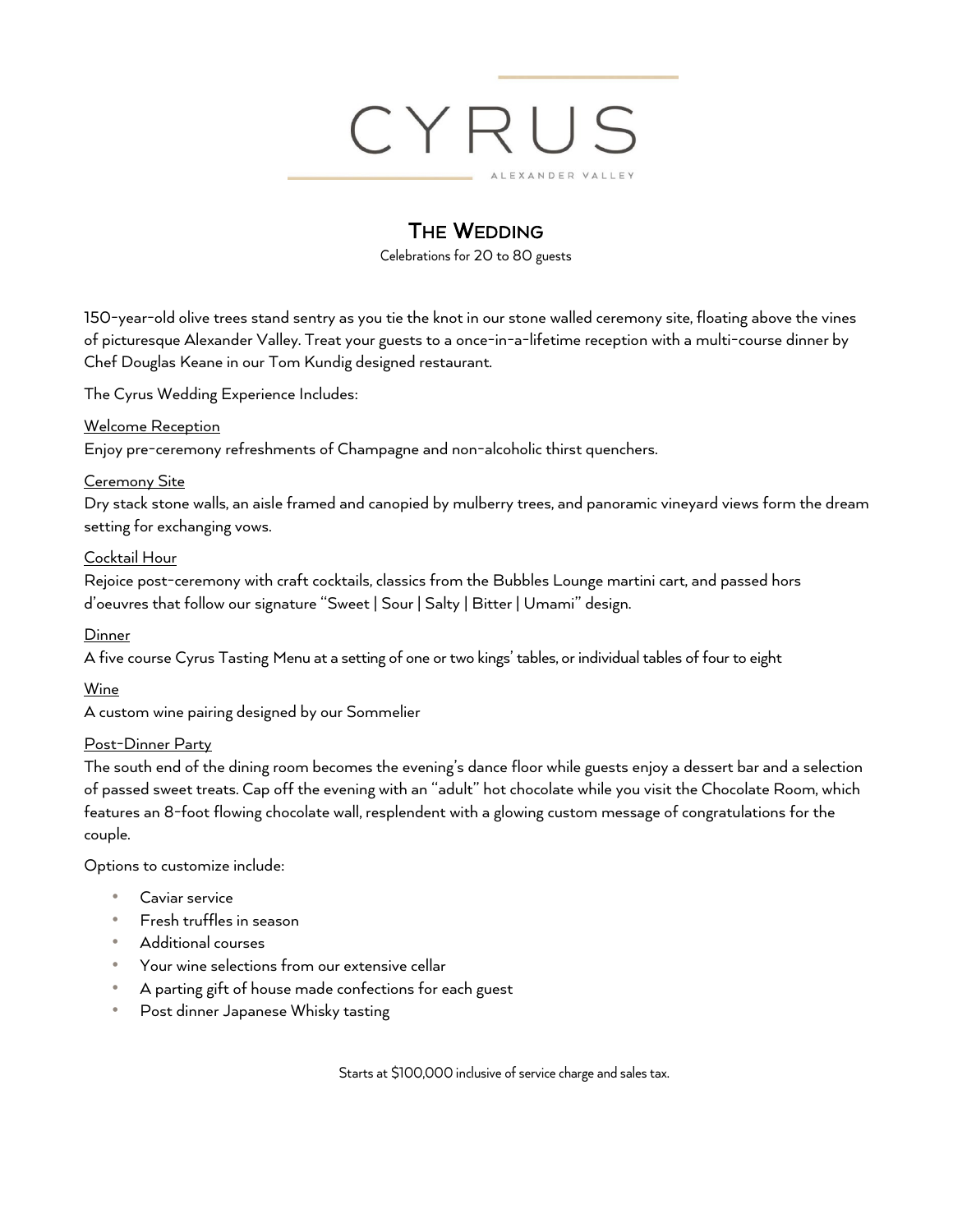

#### **THE WEDDING**

Celebrations for 50 to 150 guests

One-hundred-fifty-year-old olive trees stand sentry as you tie the knot in our stone walled ceremony site, floating above the vines of picturesque Alexander Valley. Treat your guests to a once-in-a-lifetime reception with a multicourse dinner by Chef Douglas Keane in our Tom Kundig designed restaurant.

The Cyrus Wedding Experience Includes:

#### Welcome Reception

Enjoy pre-ceremony refreshments of non-alcoholic thirst quenchers.

#### Ceremony Site

Drystack stone walls, an aisle framed and canopied by mulberry trees, and panoramic vineyard views form the dream setting for exchanging vows.

#### Cocktail Hour

Rejoice post-ceremony with craft cocktails from the Cyrus kitchen bar, classics from the Bubbles Lounge martini cart, and passed hors d'oeuvres that follow our "Sweet | Sour | Salty | Bitter | Umami" design.

#### **Dinner**

A reimagined Cyrus dining journey utilizes each unique space within the restaurant for a multi-stationed service. Travel from the Bubbles Lounge, to the Kitchen Table, the Cyrus Kitchen, the Gardens, the Wine Cellar, and the Chocolate Room.

#### Wine

A custom wine pairing by our Sommelier is featured at each station.

#### Post-Dinner Party

The south end of the dining room becomes the evening's dancefloor while guest enjoy a dessert bar and passed sweet treats. Cap off the evening with a demitasse of "adult hot chocolate" and visit the Chocolate Room, which features an 8-foot flowing chocolate wall, resplendent with a glowing custom message of congratulations for the couple.

Options to customize include:

- Caviar service
- Fresh truffles in season
- Plated five course tasting menu with wine pairings
- Additional courses
- Your wine selections from our extensive cellar
- A parting gift of house made confections for each guest
- Post dinner Japanese Whisky tasting

Starts at \$100,000 inclusive of service charge and sales tax.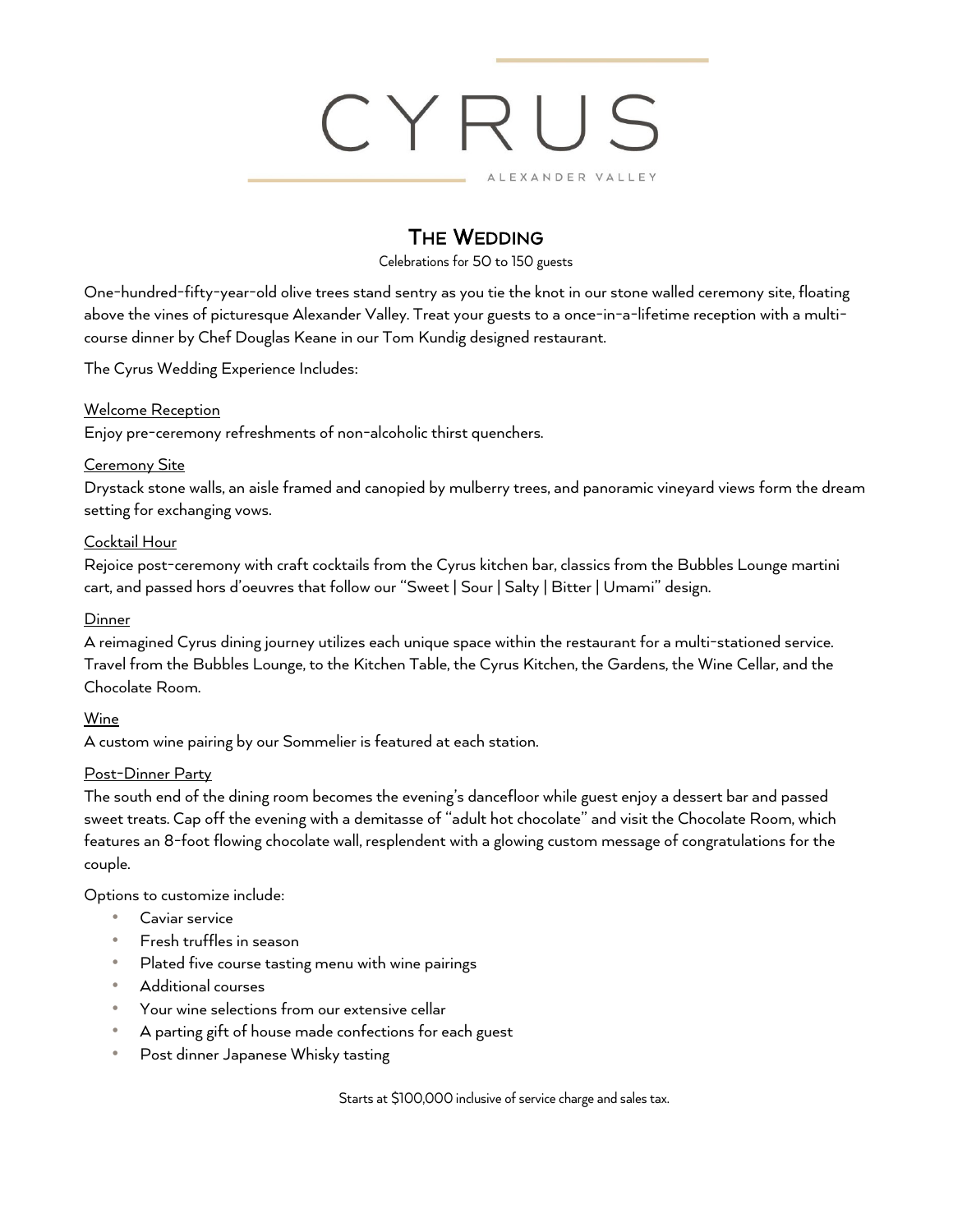#### The Ceremony

Up to 50 guests

150-year-old olive trees stand sentry as you tie the knot in our stone walled ceremony site, floating above the vines of picturesque Alexander Valley.

#### Welcome Reception

Enjoy pre-ceremony refreshments of non-alcoholic thirst quenchers.

#### Ceremony Site

Dry stack stone walls, an aisle framed and canopied by mulberry trees, and panoramic vineyard views form the dream setting for exchanging vows.

#### Post Ceremony

Rejoice post-ceremony with Champagne and passed hors d'oeuvres while your guests prepare to depart for the Wedding reception.

\$15,000 inclusive of service charge and sales tax.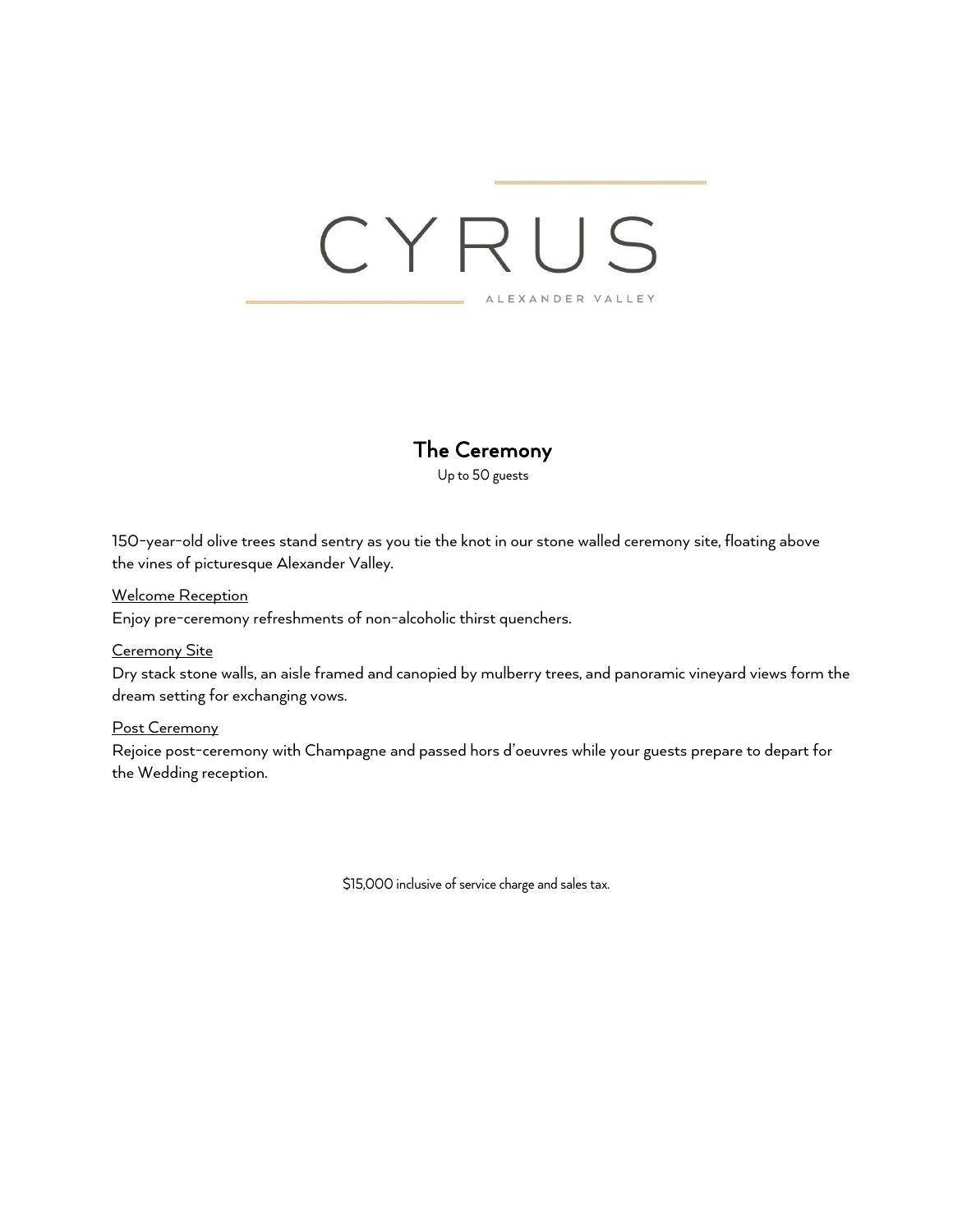CYRUS RESTAURANT 2.0 01 11 2021

FLOOR PLAN & TABLE, SEAT COUNT (EVERYDAY USE) Olson Kundig